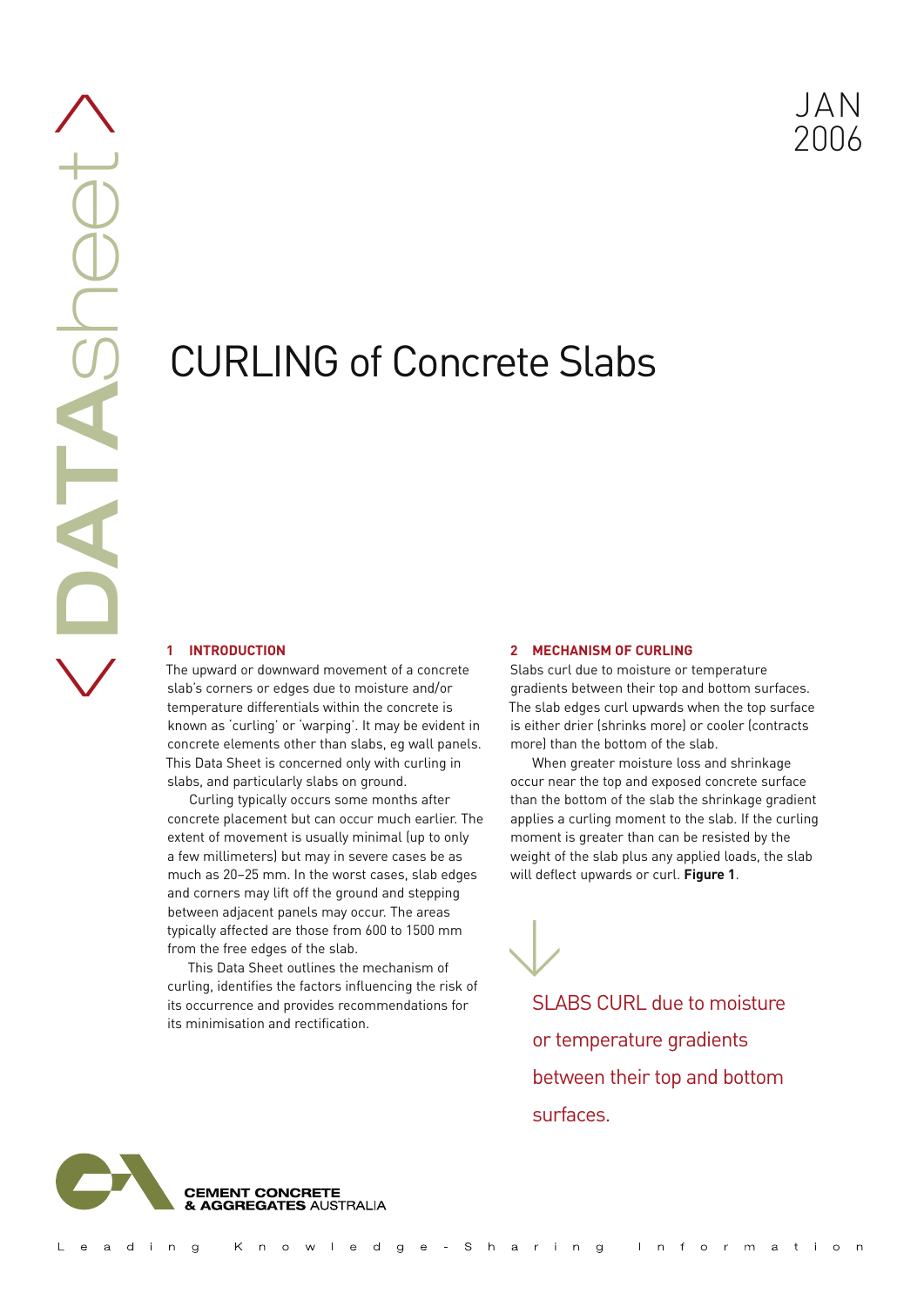

**Figure 1:** Curling of slabs due to differential drying shrinkage.

Suprenant $1$  reports from tests on concrete specimens that 'moisture loss is significant only in the top 50 mm of the specimens or less, regardless of the specimen size'. Concrete beyond this point tends to remain at a high relative humidity (> 80%) and is therefore subjected to limited shrinkage. Thinner slabs and toppings, where drying affects a significant proportion of the thickness, and less weight or mass is available to resist the curling moments, can thus be particularly prone to curling.

Temperature variations cause changes in the volume of the concrete. When temperature gradients develop, the expansion and contraction cause curling moments. As the top surface heats up relative to the bottom, it expands and may cause downward curling; as it cools, it contracts and may cause upward curling.

## **3 FACTORS INFLUENCING CURLING**

The factors influencing curling are those associated with the dimensional change of concrete. If moisture is lost uniformly from both the top and bottom surfaces of a slab, and the temperature is also uniform, then moisture/temperature gradients and hence curling will not develop. As this is difficult to achieve in practice, some of the factors that can influence differential shrinkage and temperature, and therefore assist to control or minimise curling are discussed below.

- **Concrete** Reducing drying shrinkage of concrete could have an impact on the differential shrinkage that may occur due to nonuniform drying. Concrete constituent materials, their proportions in the mix and the total water content of the concrete are some of factors that can affect drying shrinkage.
- **Slab thickness** Curling is reduced as the slab thickness increases. A 50% reduction in curling deflection has been recorded when the slab thickness was increased from 150 to 200 mm. Thin slabs, particularly toppings, are more susceptible to curling due to their lack of mass and the increased effects of drying shrinkage, ie the depth of drying generally represents a larger

percentage of the slab thickness (or concrete volume). For thin unbonded toppings, providing a minimum thickness to control curling is essential:  $ACI$  302<sup>2</sup> recommends a minimum thickness of 75 mm for unbonded topping slabs, and if curling is an issue, the provision of additional joints. Note that thin unbonded toppings placed on plastic membranes are particularly at risk.

For bonded toppings the tendency to curl is resisted by the adhesion of the topping to the substrate. Adequate preparation and adhesion are therefore critical if delamination is to be avoided.

**Slab stiffness** Thick slabs, or those stiffened by beams, eg a stiffened raft footing for a house, have a greater capacity to resist the induced curling moments. Thin slabs with no stiffening beams have less ability to resist curling, as demonstrated by the infill slab shown in **Figure 2**.



**Figure 2:** Curling of infill slab corner, lifting the brickwork bonded to it.

<sup>n</sup> **Reinforcement** ACI 302 (Section 11.11) suggests that one way to reduce slab curling is to provide a generous amount (approximately 1%) of reinforcement. Experiments indicate that this may result in a 60 to 80% reduction in the curling deflection. Reinforcement should be perpendicular to the slab edge and located in the top third of the slab as this is where the greatest shrinkage occurs. ACI 302 (Chapter 3) also states that 'the amount of reinforcement used in non-structural slabs is too small to have a significant influence on restraining movement resulting from volume changes'. Thus the normal reinforcing meshes (SL 62, 72 or 82) used in slabs will do little to reduce curling.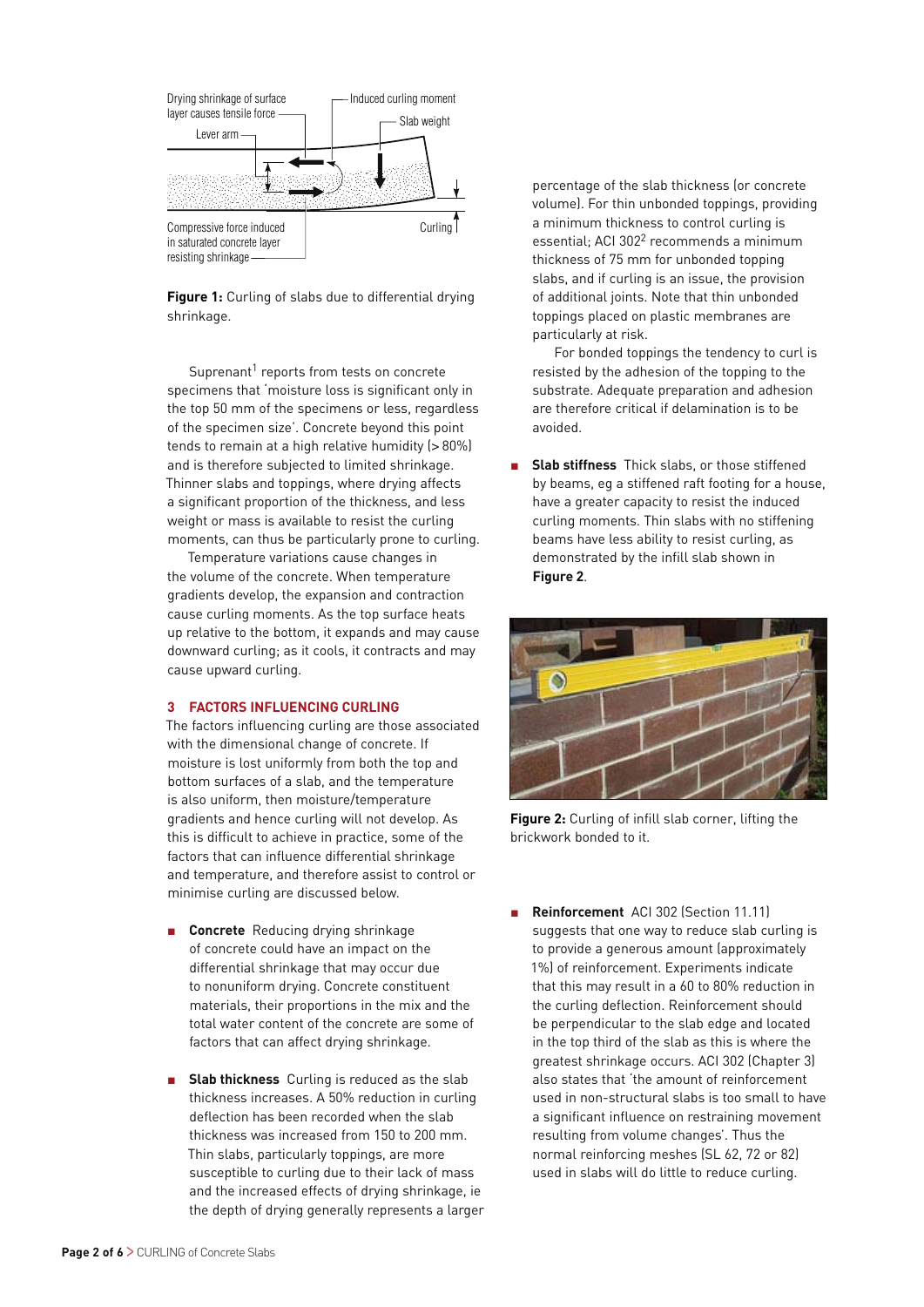- **n Post tensioning** Post tensioning can be used to induce moments within the slab that oppose the curling moments, and thereby reduce or even eliminate curling.
- **Subbase/subgrade** The material supporting the slab, either the subgrade or subbase, may influence curling. Wet subbases/subgrades provide moist environments which not only prevent drying, but may cause a slight expansion of the concrete, as concrete in wet environments tends to increase in volume, rather than shrink. The increased moisture gradient, ie expansion at the bottom and shrinkage at the top, will increase the induced curling moment and thus deflection. In areas subject to waterlogging, it is therefore recommended that the concrete is placed on a membrane.
- Plastic membrane The use of a vapour barrier, damp-proofing or other plastic membrane under the slab prevents drying from the base of the slab. This may increase the moisture gradient within the slab and therefore the potential for curling. In stiffened raft footings the dominant curling restraint is provided by the beams, hence the use of a membrane will have a little effect in this case.
- **Joint spacing** Smaller slab panels tend to reduce the extent of curling. As a guide, the joint spacing should be about 30 times the slab thickness. Attention should be given not only to the spacing, but also the detailing of joints as the ability to transfer loads across joints (dowels, ties or aggregate interlock) assists in minimising curling by restricting upward movement.
- **Curing** Curing is beneficial in maintaining moisture in the concrete and thus minimises or delays drying. The use of membrane-forming curing compounds results in a slow rate of moisture loss as they gradually degrade. This may provide sufficient time to allow some creep to occur, thereby reducing the maximum curling movement.
- **Weight of structure** If the weight of the structure supported by the slab edge/corner is adequate, then the moment resisting curling may be greater than the induced curling moment, thereby preventing curling of the slab. Referring to **Figure 2**, had the remainder of the structure been completed, the weight of the walls and roof would probably have been sufficient to prevent curling.



**Figure 3:** Curling of warehouse floor slab along edge (at joint)

- <sup>n</sup> **Slab edge thickenings** ACI 360R3 states that thickened slab edges at construction joints can reduce curling and recommends that they be thickened by 50% with a gradual 1 in 20 slope. However, while edge thickenings may add some weight to the slab and locally reduce the effects of drying by providing a greater volume of concrete, Suprenant<sup>4</sup> suggests that because the increase in weight may be small, their impact on curling is minimal.
- **Creep of concrete** The creep of concrete can be defined as the increase or decrease in the length of a concrete member when it is subjected to a sustained stress caused by some loading condition. As the change in length can be several times as large as that due to the initial loading (in this case the induced curling moment), over time the creep due to the weight of the concrete can considerably reduce the effect of the initial curling of the slab.
- **Environment** Environments which have low relative humidities promote increased drying and thus applied curling moments.

Where slabs have curled, consideration should be given to delaying the application of finishes and possible rectification works for as long as possible.

## **4 ASSESSING THE NEED FOR RECTIFICATION**

Minimising curling becomes increasingly important with tighter tolerances on the surface finish of the concrete slab. While deformations from curling are usually within the allowable tolerances, for critical applications such as very flat warehouse floors, they may easily exceed the specified tolerances. Refer **Figure 3**.

In determining whether a curled slab requires rectification, assessment based on a number of parameters may be required:

<sup>n</sup> **Levelness and flatness** The concrete surface should be within the specified levelness and flatness tolerances. For the example in **Figure 2**,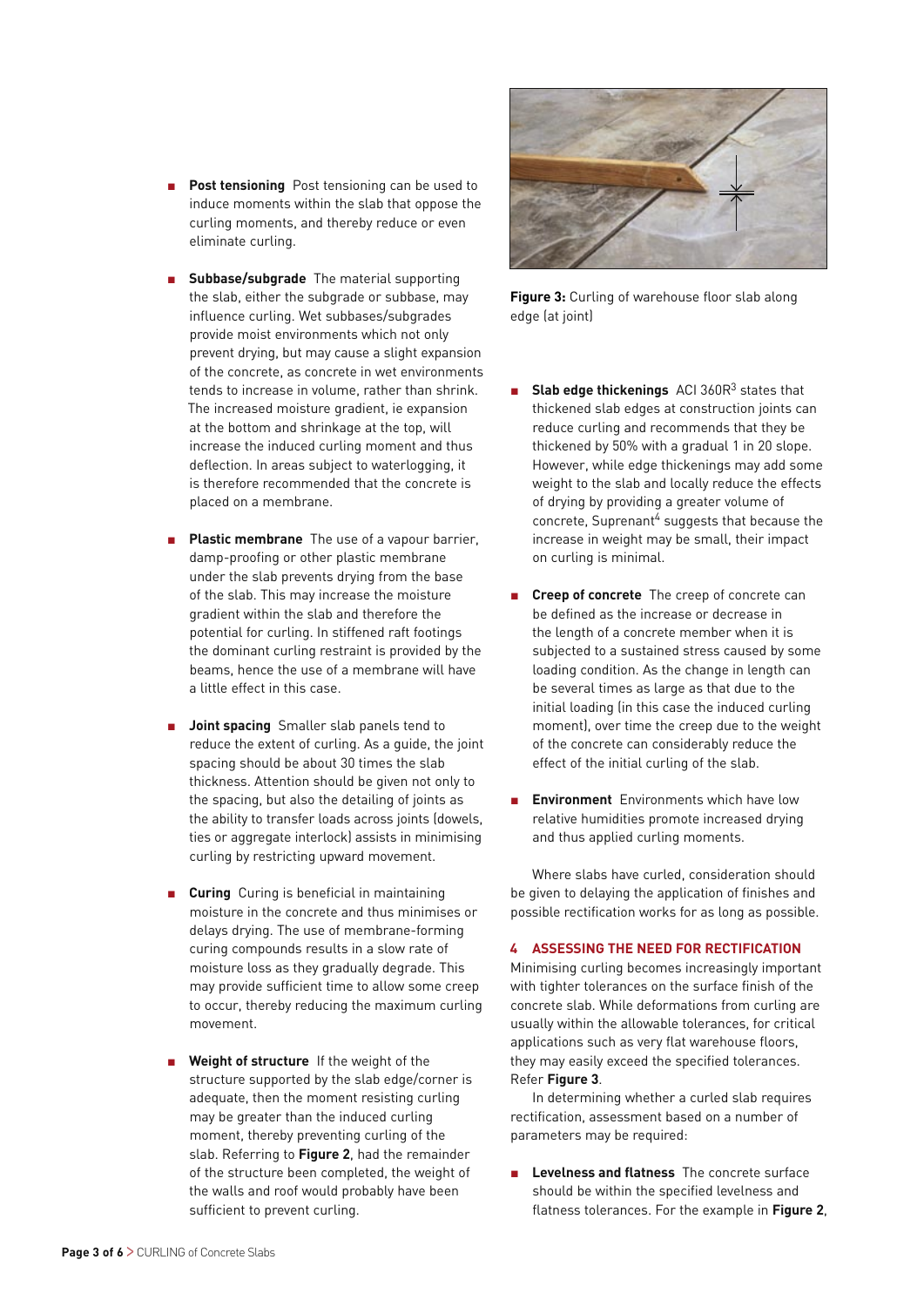if the curling had not been highlighted by the cracked brickwork joints, it would probably not have been evident as the extent of curling is within typical floor construction tolerances for residential buildings.

- **Stepping at joints** Curling of adjacent panels may result in stepping, ie a variation in the relative surface levels of adjacent panels at joints. This is particularly important for applications where it may be critical for the satisfactory operation of equipment. For residential pavements, an appropriate limit for the stepping between adjacent panels is 5 mm. For external pavements subject to repeated traffic loading stepping at joints may cause pumping of fine grained material through the joint leading to an erosion failure mechanism.
- **Support of slab** If the extent of movement due to curling is sufficient to lift the slab off the supporting ground, then movement of the slab under loading may be unacceptable. Suprenant and Malisch<sup>5</sup> report that for industrial slabs subject to forklift loads, movements less than 0.25 mm indicates acceptable joint performance and tolerable curling. Movements between about 0.4 and 0.8 mm (or greater) are severe enough to cause deterioration three to four times faster than normal, and between these limits (0.25 to 0.4), the slab is in a grey area, where repairs may improve the floor's performance but not be cost-effective. Areas not subject to forklift traffic ie heavy loads, and those covered by carpet or tiles, may not need repair.

The long-term magnitude of curling will reduce as moisture and temperature gradients stabilise and concrete creep occurs. Curling may reduce to a tolerable level over time, possibly avoiding the need for repairs. If the construction schedule permits, this could be an available option and should be considered.

# **5 RECTIFICATION OF CURLING**

It is important to establish whether or not the slab is still curling prior to carrying out repairs, as curling can continue for some months. Carrying out repairs while the slab is still curling may compound the problem. Also, the repair method may vary depending on whether the slab is dry, still drying, or has the potential for long-term cycles of wetting and drying.

While a number of options to repair the effects of curling are available, repairs should be carried out only if the curling affects the performance of the









slab in some way. The economic viability of repair must be based on the future expected performance of the floor. For residential and other lightly loaded slabs repairs may not be necessary.

Rectification generally involves correcting the effects of curling such as the loss of support, stepping at joints or surface levelness/flatness, rather than the curling itself.

- <sup>n</sup> **Reinstating support for the slab** The two methods are:
	- **<sup>&</sup>gt; Providing extra joints** The simplest way to reinstate adequate support for the slab is to cut extra joints across the corners of the slab as shown in **Figure 4**. For residential floors or floors with no heavy loading saw cuts may be full depth to ensure settlement of the slab. For light forklift traffic and loading, saw cuts are made to only one-third of the slab thickness to allow aggregate interlock and thus load transfer across the joint.
	- **<sup>&</sup>gt; Grouting of void** The void beneath the slab is filled with either cement-, urethane- or epoxy-based grout, depending on the size of the gap. **Figure 5**.
- **Reducing stepping** The three methods are:
	- **<sup>&</sup>gt;** Raise the lower slab by injecting grout beneath it.
	- **<sup>&</sup>gt;** Grind the higher slab edge (150 to 200-mmwide).
	- **<sup>&</sup>gt;** Lower the upper slab by loading or ponding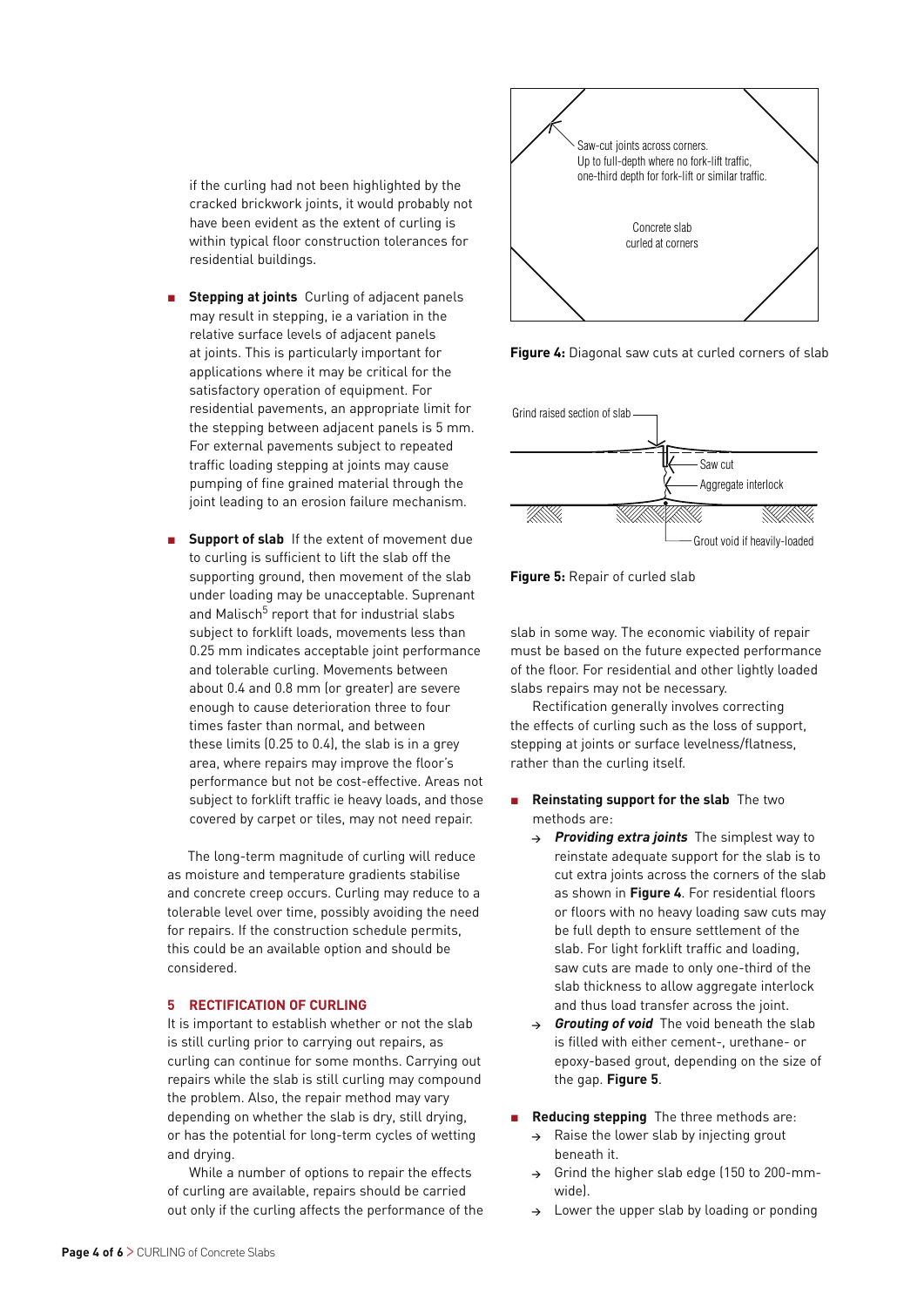with water (to increase surface moisture). and then provide mechanical connection across the joint. See 'Joints' below.

- <sup>n</sup> **Achieving levelness and flatness tolerances**. Various methods are available:
	- **<sup>&</sup>gt; Grinding** Grinding the surface of the slab can be used to rectify local high spots caused by curling. Note that only those areas that require a flatter profile should be ground, and that grinding may not be an option for slabs with decorative finishes.

While minor grinding should not affect the performance of the slab, if more than a few millimeters are required to be removed, the minimum required slab thickness and cover to reinforcement should be provided, and any specified abrasion resistance of the surface complied with.

- **<sup>&</sup>gt; Scabbling** Concrete at high areas can be removed by scabbling, and a cement or epoxy mortar topping provided to reinstate the slab surface. Note that any joints must be reinstated in the topping, and the reduced slab thickness checked for structural adequacy.
- **<sup>&</sup>gt; Filling low areas** If the slab is to be provided with other floor finishes, filling low areas by increasing the bedding to tiles, or placing a topping beneath flat finishes such as vinyl sheeting or carpet may be an option.
- **n Joints** If curling has reduced the effectiveness of load transfer at joints, it may be necessary to 'stitch' the adjacent slabs together by installing dowels or transverse bars across the joint. This is typically required only in high traffic areas where differential movement is a problem, and where the slab thickness is at least 150 mm. Bars are installed by saw cutting a groove across the joint, installing the dowel/bar into the cut and using epoxy to bond the bar to the concrete. Details such as bar type, size and spacing, saw cut depth, etc will need to be determined for each specific case. Note that to reduce the saw cut width and epoxy required, flat steel bars rather than round or deformed bars could be used.
- **Slab replacement** This should be considered as the last option to rectify curled slabs, particularly if decorative finishes have been provided. This is due to the difficulty of exactly matching the colour and/or finish of a new section of pavement with that of adjacent existing areas. Note that the causes of the curling should be identified prior to replacement to avoid a recurrence of the situation.

## **Recommendations to minimise curling**

As prevention is always better than cure, the following are the basic aspects that should be considered to reduce differential shrinkage, and therefore curling:

- **n** Use minimum total water content in the concrete.
- DO NOT add excess water on site.
- **n** Avoid excessive bleeding.
- Use a mix with low-shrinkage characteristics.
- **n** Use largest practical aggregate size
- **n** Where possible, place concrete on lightly moistened, pervious subbase/subgrade that absorbs moisture from the bottom of the slab during initial set.
- **n** Use a thicker slab (minimum 100 mm is usually recommended, use of 125 or 150 mm could be an advantage).
- $\blacksquare$  Use adequate reinforcement in the top third of the slab.
- Ensure adequate spacing of control joints.
- $\blacksquare$  Minimise the rate of evaporation by using evaporative retarders particularly in hot, windy or low humidity conditions.
- $\blacksquare$  For industrial floor slabs, ensure the roof, and if possible walls (protection from wind) are completed prior to placing the slab to reduce rapid drying.
- Avoid delays in placement that may require water to retemper the mix.
- $\blacksquare$  Take precautions when placing in hot weather conditions as cold overnight temperatures can result in large thermal gradients. Placing at lower temperatures can reduce thermal contraction from cooling.
- Commence curing as early as practicable apply membrane-forming curing compounds as soon as the finishing operation is completed.
- Avoid rapid drying of surface after curing. Consider application of surface coating or sealer to provide more-uniform moisture conditions within the slab by reducing evaporation from the surface.
- **n** Ensure adequate preparation for bonded toppings.
- Use post-tensioning as this can oppose the curling moment.